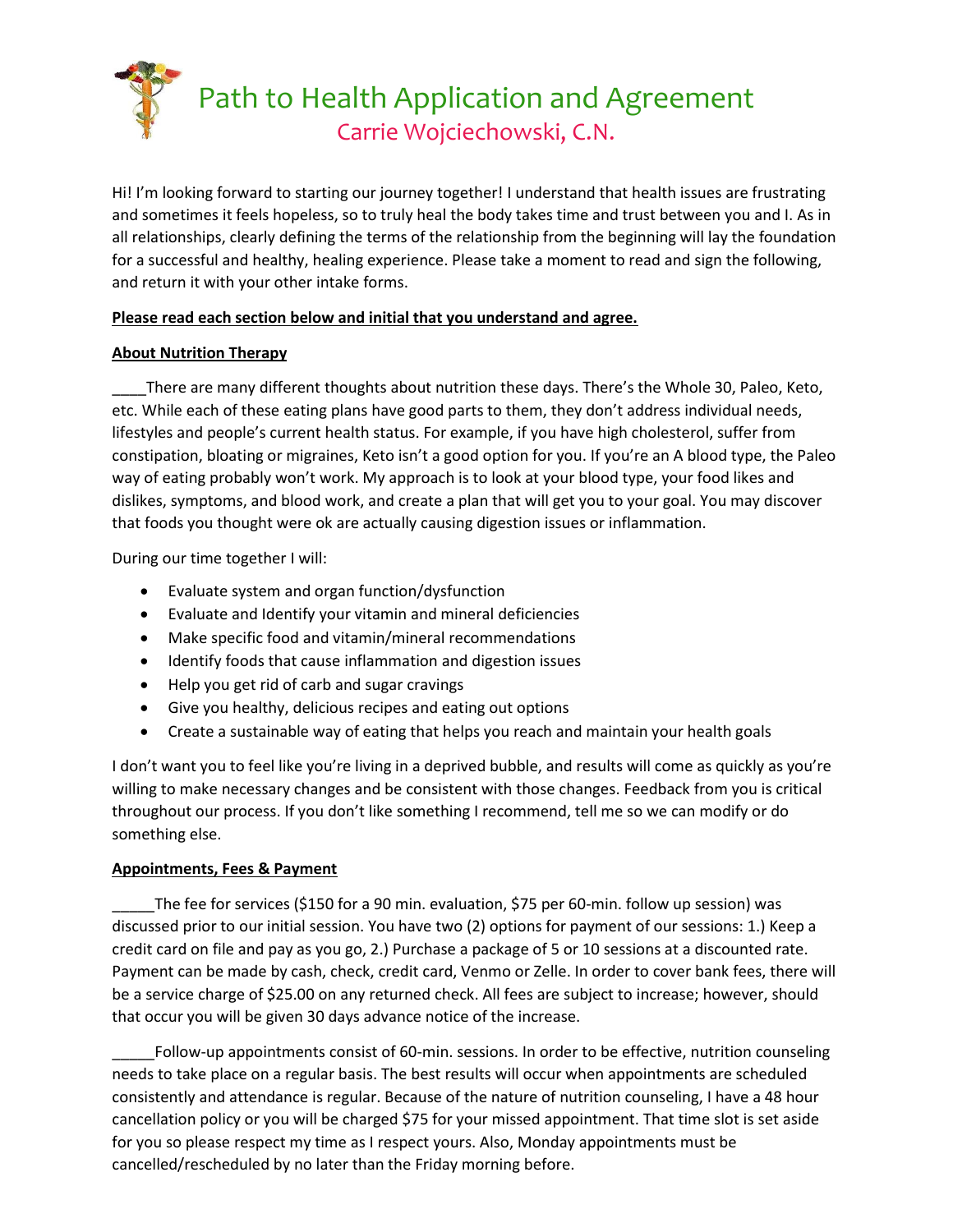Reminder texts/emails will be sent 12-18 hours before your appointment as a courtesy, but you are responsible for knowing when our next appointment is scheduled for, and you will be held to my cancellation policy whether or not you receive the reminder text/email.

#### **Telephone Calls/Emails/Texts**

When necessary I will be available to consult with you by phone or email about the following issues:

- Finding the right ingredients at the store
- Modifying recipes that I've given you so that you like the taste
- Questions/concerns about how you feel i.e. "I'm starting the digestive tea and now I'm burping a lot. Is this normal?"

Any other questions should be written down and discussed at our next appointment. If a symptom or issue pops up (i.e. you've had extreme stress and it's causing digestion or sleep issues) and we don't have an appointment scheduled that week, we'll need to schedule a phone or in person appointment to address it. If it doesn't require the full hour to address, you have the option to schedule a 20-30 minute appointment for a prorated amount. Please note that I do not carry a pager, but check messages frequently and generally return calls by the end of the day. If I don't respond, please assume that I didn't receive your email or text and reach out again. Please note that if you feel like a situation is an emergency, or that you or somebody else is unsafe, please do not wait for me to call back. Contact 911 to resolve the immediate situation, and know that I will contact you as soon as I can.

### **Confidentiality**

I follow HIPAA compliance regulations, and you are entitled to a confidential relationship with your nutritionist. As such your nutrition counseling sessions are private, and the content of those sessions will be held in the strictest of confidence and will not be shared with anyone without your verbal or written consent. Please know, however, that there are a few important exceptions to confidentiality, which you must know about. The following are the legal exceptions to confidentiality:

- 1. Suspected physical or sexual abuse or neglect of a minor under 18 years of age.
- 2. Suspected physical, sexual, or financial abuse or neglect of an elder or dependent adult.
- 3. A client who poses a significant threat of harm to self or others

### **Termination**

There is no set amount of time it takes to complete nutrition counseling as every body is different and moves through their work at their own pace, having differing needs and goals. Typically, as it becomes evident that you have met your goals of nutrition counseling and you are satisfied with how far you have come, we will begin to discuss a maintenance/termination plan. At that time we will make a plan together which may include tapering off sessions over a period of time and/or scheduling followup "check-in" sessions. Termination is an important part of the process where changes are reviewed and solidified and together we will bring the journey to a comfortable close.

If for some reason you should decide to end therapy without going through a planned termination, I ask that you agree to come into the office for at least one final session so that we can discuss your decision, and reach closure of our relationship.